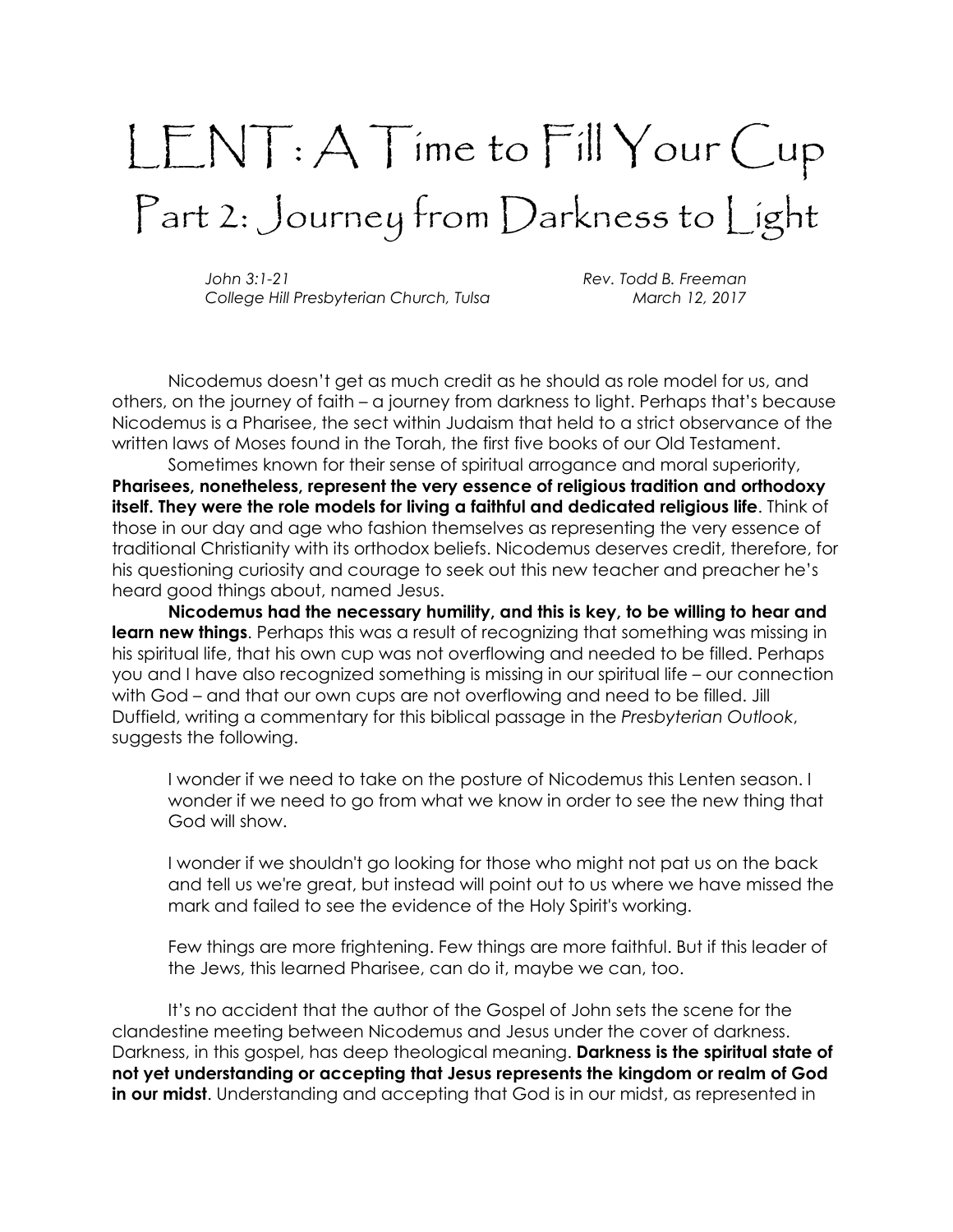and through the life and ministry of Jesus, defines the journey from darkness to light. This is reflected in the story by Nicodemus' misunderstanding that to be born again isn't a physical thing, but a matter of being spiritually born from above, or born anew, or born of God.

Why from above? In the ancient gospel writer's worldview, God is above us. Since he believes Jesus is God in the flesh come down to earth, Jesus, therefore, had to come "from above." Another way to say this is that Jesus came from God's realm, and inaugurated that realm among us in the here and now. That means we can experience eternal life now. Jesus tells us, then, that we can't fully participate in the kingdom of God unless we are born from "above," from the realm of God.

Being born anew, as in recognizing that we too are from the realm of God, is a spiritual experience available to all, but perhaps most needed by religious people who might think they do not need such a transformation of heart and mind (i.e. those who are legalistic like the Pharisees and believe they have nothing else to learn).

If you find yourself among those who are uncomfortable, as I am, with the evangelical notion of being "born again Christians," then what does this text mean in our progressive tradition? Well, as you might imagine, it has less to do with what you **believe, and more to do with putting Jesus' teaching into action.** We find some help in 1 Peter 1:22-23. It puts three elements – truth, genuine mutual love and being born anew – side by side. It states:

Now that you have purified your souls by your obedience to the truth so that you have genuine mutual love, love one another deeply from the heart. You have been born anew, not of perishable but of imperishable seed, through the living and enduring word of God.

Reminds me of the song, "And they'll know we are Christians by our love." It is the love of God, self, and others that reflects our being born again, born anew, born from above, born of God. And remember, in this gospel story it all begins with Nicodemus cultivating the humility of a learner. Part of filling our cup, then, involves each one of us cultivating the humility to be a learner. This is necessary in our journey from darkness to light. Many of us here this morning, for instance, have felt transformed in our journey of faith as we have looked beyond the traditional ways of understanding scripture and ancient church doctrine and dogma. We should have no problem, therefore, with declaring our own sense of being born again, born anew, born from the realm of God.

I suppose I should mention at this point something about a little verse tucked into this story. Perhaps you've heard of John 3:16. Why don't you say it along with me, in the King James English, of course.

For God so loved the world, that he gave his only begotten Son, that whosoever believeth in him should not perish, but have everlasting life. (KJV)

For many, this one verse of scripture summarizes the entire gospel message in a nutshell. (Personally, I'd say Matthew 25 fills that roll, where Jesus states that when we do anything for the least of these we do it for him). But for others, John 3:16 functions as a theological reflection upon the meaning of God, through Christ, coming into the world.